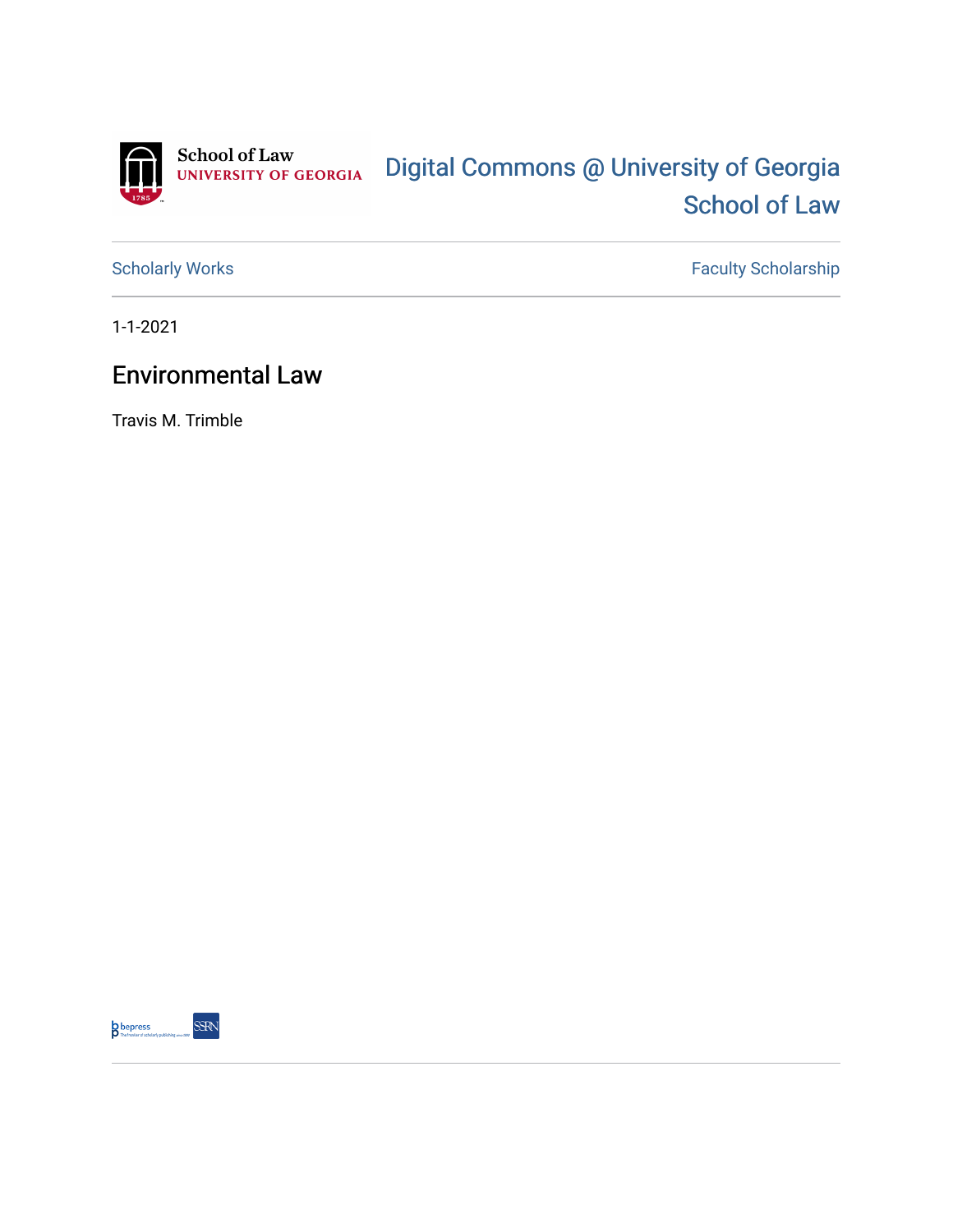## **Environmental Law**

## by Travis M. Trimble

In 2020,<sup>1</sup> the United States Court of Appeals for the Eleventh Circuit held that a provision of the Comprehensive Environmental Response, Compensation and Liability Act (CERCLA)2 that tolled statutes of limitation in state law claims did not apply to a claim brought under the Price-Anderson Act (PAA),3 providing an exclusive federal cause of action for harm resulting from exposure to radioactive materials, even though the PAA "borrows" all substantive law governing liability, including a relevant statute of limitation, from the law of the state where the harm occurred. <sup>4</sup>The United States District Court for the Northern District of Georgia found that an owner of land from which an unpermitted discharge of dredged or fill material had occurred in violation of § 404 of the Clean Water Act (CWA)5 could not be liable under the CWA for the discharge where the owner played no active role in the discharge.<sup>6</sup> The court also decided that the diligent prosecution provision of the CWA is a non-jurisdictional limitation on CWA citizen suits that may be raised by a defendant in a motion to dismiss for failure to state a claim.<sup>7</sup>Finally, the court granted motions for partial judgment on the pleadings to defendants in two cases challenging the Army Corps of Engineers' updated Master Manual, which governs its operation of its reservoirs in

4 Pinares v. United Technologies Corp., 973 F.3d 1254, 1260-61 (11th Cir. 2020).

## 1135

<sup>\*</sup> Partner in the firm of Burr & Forman LLP, Atlanta, Georgia. University of Georgia (A.B.J., 1991); Mercer University, Walter F. George School of Law (J.D., cum laude, 1995). Managing Editor, Mercer Law Review (1994-1995). Member, State Bars of Georgia and North Carolina.

<sup>1</sup> For an analysis of last year's environmental law during the survey period, see Travis M. Trimble, *Environmental Law, 2019 Eleventh Circuit Survey,* 71 MERCER L. REV. 1005 (2020).

<sup>2</sup>42 U.S.C. § 9601 (2018).

<sup>3</sup> 42 U.S.C. § 2210 (2005).

<sup>6</sup> 33 U.S.C. § 1344 (1987).

<sup>6</sup> Lambeth v. Three Lakes Corp., No. 1:19-CV-02602-ELR, 2020 U.S. Dist. LEXIS 191347, at \*19-\*20 (N.D. Ga. Aug. 10, 2020).

<sup>7</sup> South River Watershed Alliance Inc. v. DeKalb County, No. 1:19-cv-04299-SDG, 2020 U.S. Dist. LEXIS 158261, at \*11-\*12 (N.D. Ga. Aug. 31, 2020).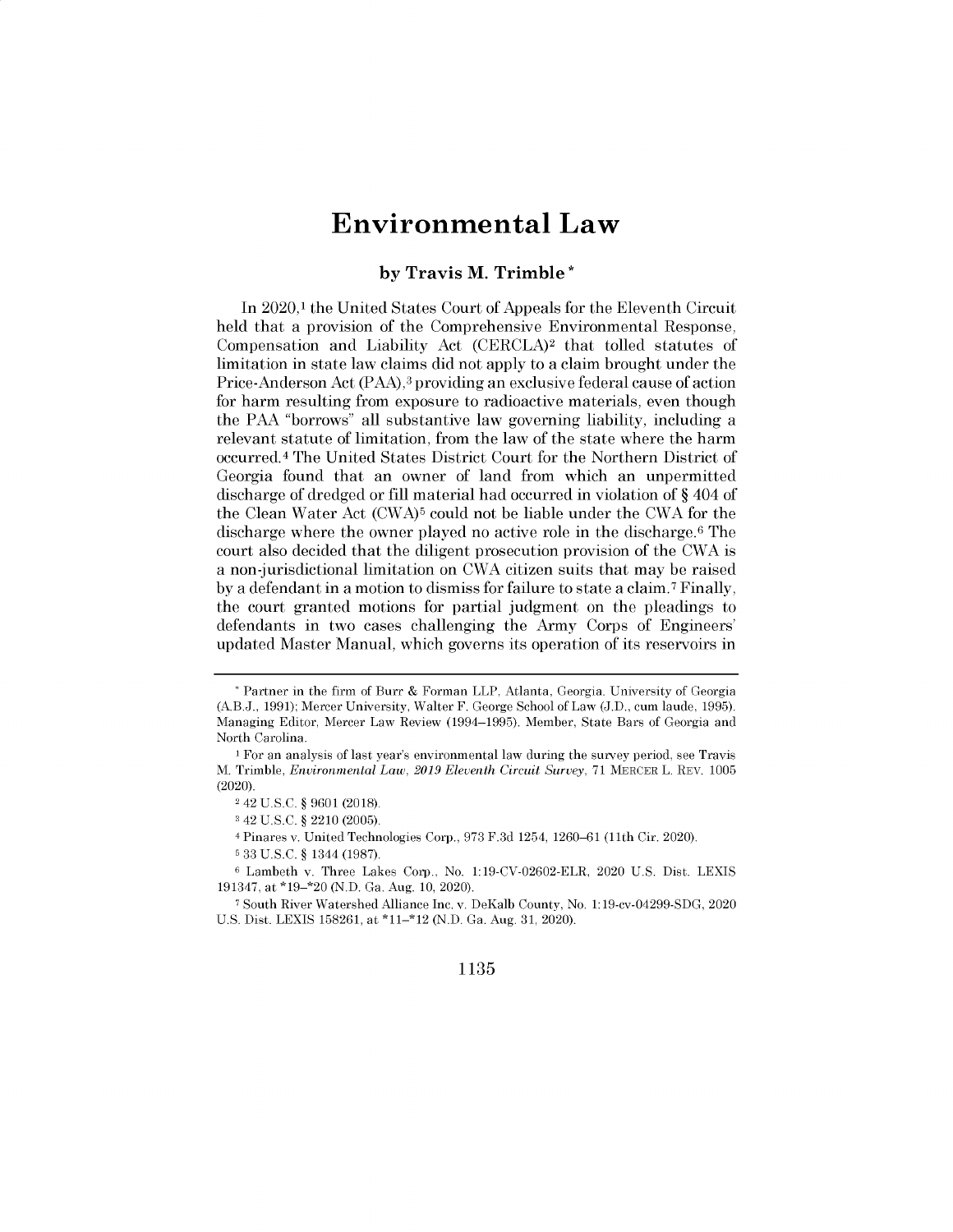the Apalachicola-Chattahoochee-Flint River Basin and which allocates more water from Lake Lanier in North Georgia to the water-supply needs of metro Atlanta.<sup>8</sup>

In *Pinares v. United Technologies Corp.,9* the Eleventh Circuit held that CERCLA's statute of limitations tolling provision<sup>10</sup> did not apply to claims brought under the federal PAA for injury resulting from the plaintiffs exposure to nuclear materials. **11** CERCLA's tolling provision applies only to claims arising under state law, and therefore, the court held, it did not toll the limitations period for an action under the PAA, even though the PAA by its terms borrows all of its substantive provisions establishing liability, including its statute of limitations, from the law of the state where the injury occurred. **<sup>12</sup>**

In 1996, plaintiff Cynthia Santiago moved with her parents to a residential subdivision called the Acreage in Palm Beach County, Florida, when Santiago was four months old. **13** The defendant owned a tract of land ten miles away from the Acreage where it conducted research and testing that over time contaminated the soil with radioactive waste. **14** Between 1993 and 2000, the defendant excavated thousands of tons of the contaminated soil, which was eventually sold and used as fill material for the construction of the Acreage. In 2009, Santiago was diagnosed with a type of brain cancer. Her doctors discovered the radioactive isotope thorium-230, which the plaintiffs alleged was present in the fill material and in water runoff from the defendant's property, in Santiago's spine at levels hundreds of times above a normal background amount. Santiago and her parents filed suit against the defendant in 2014, just after she turned eighteen. She testified in her deposition that she was unaware of radioactive contamination at the Acreage until 2014. She died from her cancer in 2016.15

Santiago's lawsuit asserted three claims: wrongful death resulting from negligence under Florida law, wrongful death from trespass under

<sup>8</sup>In re ACF Basin Water Litigation, 467 F. Supp. 3d 1323, 1341 (N.D. Ga. 2020).

<sup>9</sup>973 F.3d 1254 (11th Cir. 2020).

<sup>10</sup>42 U.S.C. § 9658(a)(1) (1986).

<sup>11</sup>*Pinares,* 973 F.3d at 1261.

*<sup>12</sup>Id.* at 1262-63.

*<sup>13</sup>Id.* at 1257.

*<sup>14</sup>Id.*

*<sup>15</sup>Id.* at 1257-58.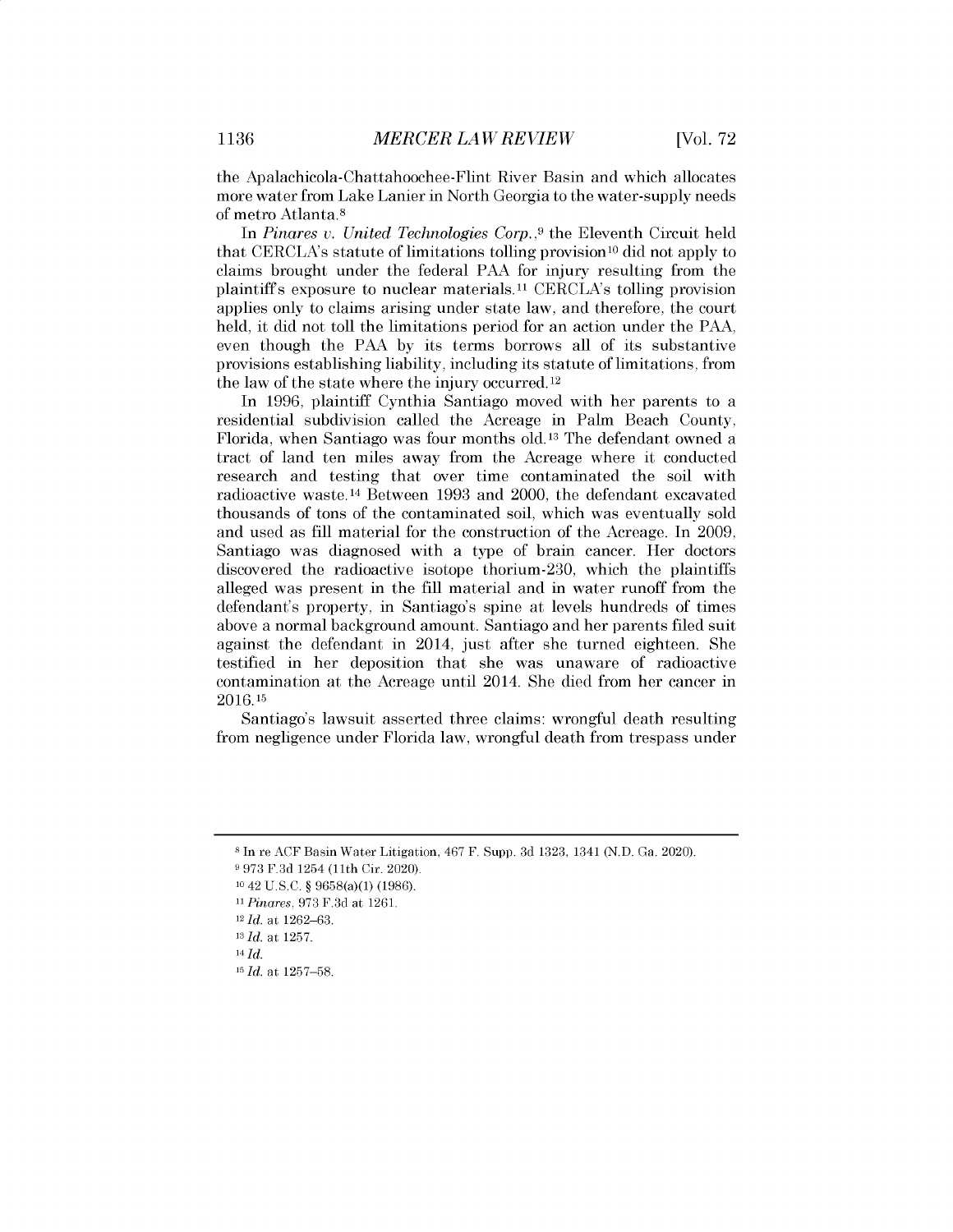Florida law, and damages under the PAA.16 An action under the PAA is known as a "public liability action." <sup>17</sup>

The *PAA* directs the district courts to "borrow" the substantive rules of decision for a public liability action from the law of the state where the injury occurred. 18 The court also determined that this borrowing included the relevant statute of limitation, which in this case the court said was four years from the date the action accrued,<sup>19</sup> which was the date of Santiago's cancer diagnosis: November 27, 2009. It was undisputed that Santiago was not aware of radioactive contamination at the Acreage until 2014, and she filed her lawsuit on November 7, 2014.20 However, the district court found that her causes of action accrued on November 27, 2009, the date of her cancer diagnosis, and therefore they were barred by the four-year statute of limitation. <sup>2</sup> 1

On appeal, the plaintiffs argued that the four-year limitation period was tolled by § 9658 of CERCLA.<sup>22</sup> For claims arising under a state's law for injuries or damage caused by hazardous substances, pollutants, or contaminants, § 9658 mandates a commencement date for the running of the applicable state statute of limitation, that is the date Santiago

<sup>20</sup>*Pinares,* 973 F.3d at 1258-59.

*<sup>16</sup>Id. at* 1258.

<sup>17</sup>*Id. at* 1259. The *PAA* creates a "public liability action" for harm arising out of a "nuclear incident." 42 U.S.C. § 2210(n)(2). "Public liability" is any legal liability arising out of or resulting from a "nuclear incident." 42 U.S.C. § 2014(w). A "nuclear incident" is "any occurrence . . . causing . . . bodily injury, sickness, disease, or death . . . arising out of or resulting from the radioactive, toxic, explosive, or other hazardous properties of source, special nuclear, or byproduct material. **.** " 42 U.S.C. § 2014(q). "Source material" includes uranium and thorium. 42 U.S.C. § 2014(z). The PAA creates an "exclusive federal cause of action for radiation injury." *Pinares,* 973 F.3d at 1259. The action is termed a "public liability action," over which United States District Courts have original jurisdiction. In a public liability action under the PAA, "the substantive rules for decision in such action shall be derived from the law of the State in which the nuclear incident involved occurs, unless such law is inconsistent with the provisions [of section 2210]." 42 U.S.C. § 2014(hh).

<sup>18</sup>42 U.S.C. § 2210(n)(2).

<sup>19</sup>FLA. STAT. § 95.11(3)(a), (g) (2018); *see Pinares,* 973 F.3d at 1259.

*<sup>21</sup>Id.* at 1259.

<sup>&</sup>lt;sup>22</sup>*Id.* This code section provides in relevant part that for any action brought under state law for personal injury or property damages caused by hazardous substances, if the date of accrual of the cause of action, or commencement of the limitations period, applicable to the state action is earlier than the "federally required commencement date" then the federally required commencement date applies rather than the state commencement date. 42 U.S.C. § 9658(a)(1). The "federally required commencement date" is the date the plaintiff knew, or reasonably should have known, that the injury or damage was caused by or contributed to by the hazardous substance, pollutant, or contaminant. 42 U.S.C. § 9658(b)(4)(A). If the plaintiff is a minor, the federally required commencement date is the date the plaintiff is deemed an adult under the state's law. 42 U.S.C. § 9658(b)(4)(B)(i).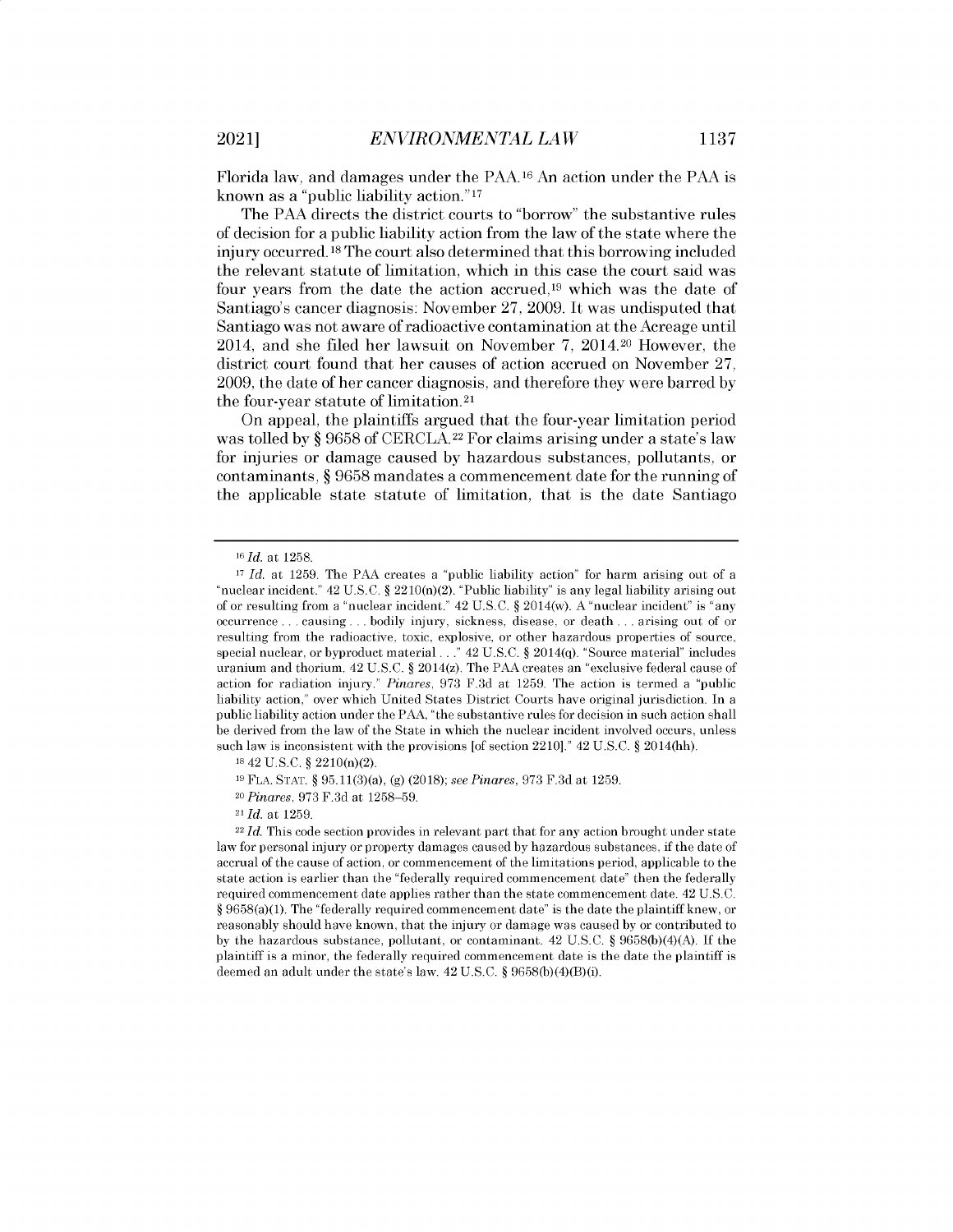discovered, or should have discovered, that her injury was caused by the hazardous substance, rather than an injury-in-fact date, as was the case in the applicable Florida limitation period.23 Additionally, if the plaintiff was a minor at the time of injury, CERCLA mandates a commencement date for the state-law claim when the plaintiff becomes an adult.<sup>24</sup> The plaintiffs argued that under either tolling provision, Santiago's claim was timely.<sup>25</sup>

The court held that the Santiagos' claims were barred by Florida's four-year statute of limitation.<sup>26</sup> The court explained that the CERCLA tolling provision, by its plain terms, applied only to actions brought under state law, and that a public liability action for injury done by radioactive contamination was exclusively a federal claim to which the CERCLA provision did not apply.<sup>27</sup> Furthermore, the PAA is the only cause of action available to a plaintiff alleging injury caused by radiation. Therefore, the Plaintiffs' state-law claims alleging that Santiago's cancer was caused by thorium-230 were transformed into a "public liability action" under the PAA, to which the CERCLA tolling provision did not apply. <sup>28</sup>

In *Lambeth v.* Three *Lakes Corp.,<sup>29</sup>*the United States District Court for the Northern District of Georgia, in a novel issue for the Eleventh Circuit, $30$  concluded that the owner of land from which a discharge of dredged or fill material occurred could not be liable under § 404 of the Clean Water  $Act^{31}$  for failure to obtain a permit where the owner played no active part in the work that resulted in the discharge. <sup>32</sup>

Plaintiffs own land and live adjacent to Lower Lake Forrest (LLF) in Fulton County, Georgia. Defendant Three Lakes Corporation (TLC) is a for-profit corporation that was created to hold title to and maintain three lakes for the benefit of residents, including LLF.33 In that capacity, TLC

*<sup>33</sup>Id.* at \*2.

<sup>23</sup>The plaintiffs did not point to any tolling provision that would have applied under Florida law. *Pinares,* 973 F.3d at 1259-60.

<sup>24</sup>42 U.S.C. § 9601.

<sup>25</sup>*Pinares,* 973 F.3d at 1260.

*<sup>26</sup>Id.* at 1261.

*<sup>27</sup>Id.* at 1260.

<sup>28</sup>*See id.* at 1260-6 1.

<sup>29</sup>No. 1:19-CV-02602-ELR, 2020 U.S. Dist. LEXIS 191347 (N.D. Ga. Aug. 10, 2020). <sup>30</sup>*See id.* at **\*7.**

<sup>31 33</sup> U.S.C. § 1344. A permit issued by the Army Corps of Engineers is required for the discharge of dredged or fill material into a water of the United States. 33 C.F.R. § 323.3(a). "[W]aters of the United States" includes waterways and lakes, ponds and impoundments. 33 C.F.R. § 328.3(a).

<sup>32</sup>*Lambeth,* 2020 U.S. Dist. LEXIS 191347, \*7-\*8.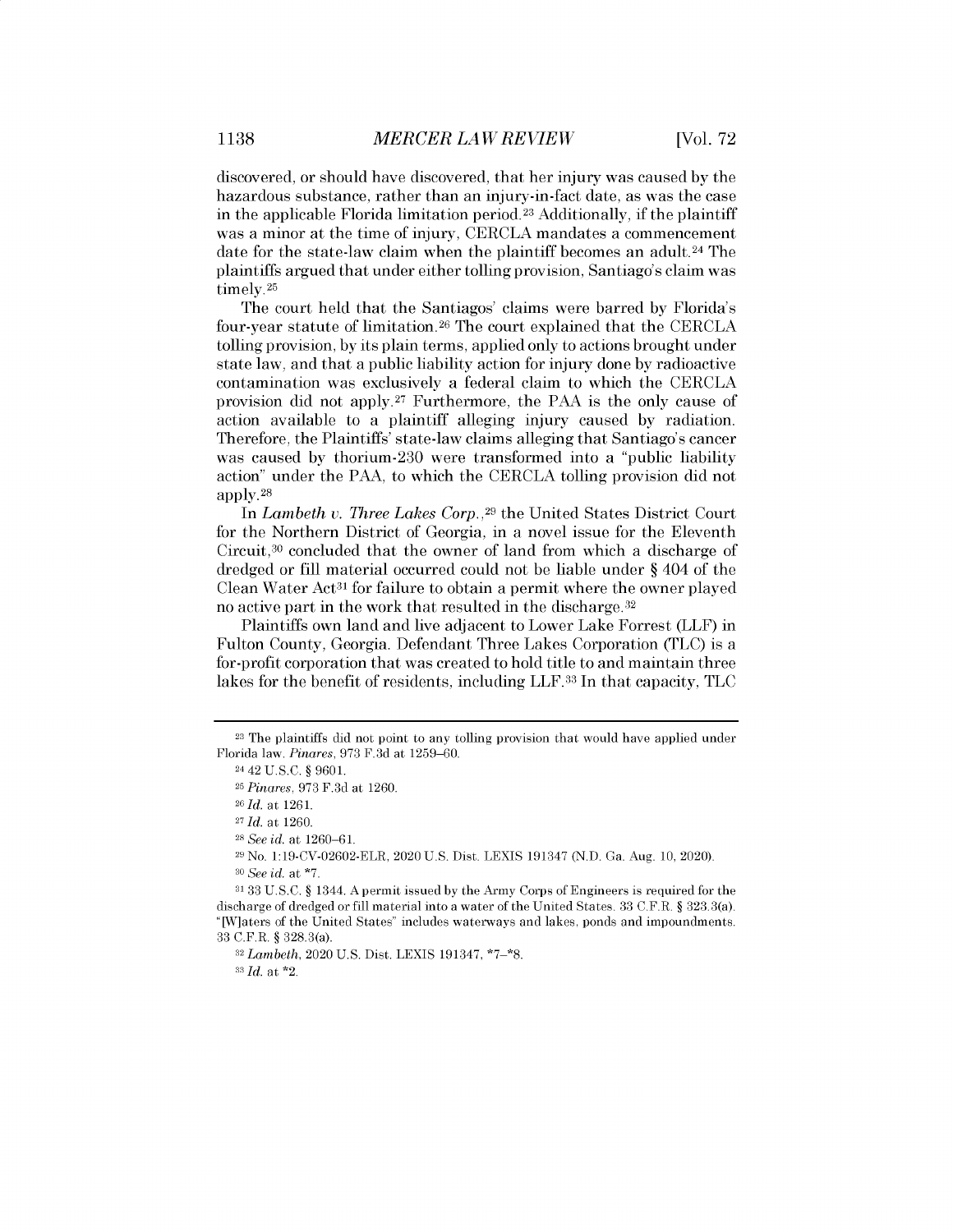was also a part-owner of the LLF Dam. The City of Atlanta and the City of Sandy Springs (City Defendants)<sup>34</sup> were also part-owners of the dam because they owned Lake Forest Drive.<sup>35</sup>

In 2009, the Georgia Environmental Protection Division determined that the LLF Dam was a "high-hazard" dam because of the risks a breach of the dam posed.<sup>36</sup>In 2014, TLC learned that the City Defendants intended to drain LLF in order to repair the LLF Dam. The City Defendants provided TLC with its work plans, and in 2015 contractors working for the City Defendants began work to drain LLF.37 At that point, no defendant had obtained a § 404 permit for the work. TLC "participated in the decisions about what to do" with the LLF Dam but did not have "veto power" over the plans.<sup>38</sup> On March 30, 2016, the City Defendants' contractors, using heavy equipment, began excavating the LLF Dam and dredging LLF, breaching the dam and discharging sediment-laden water downstream.<sup>39</sup> TLC acknowledged that at this time the City Defendants did not have the right to drain LLF without obtaining a § 404 permit.<sup>40</sup>

The City Defendants obtained an after-the-fact Nationwide Permit under  $\S 404$  from the Army Corps of Engineers for the dam repairs.<sup>41</sup> The permit stated that the area around the dam was "stabilized."<sup>42</sup> The permit did not include TLC as a permitted party, and TLC never sought to obtain a permit for itself or to become covered by the City Defendants' permit. The dam repair project was never completed and LLF was never restored. The sediment fill produced by the work in 2016 remained in place at the time of the Court's decision.<sup>43</sup>

In June 2019, the Plaintiffs filed suit against TLC and City Defendants under the citizen-suit provision of the CWA44 for the defendants' failure to obtain a permit under § 404 for the discharge of dredged or fill material into a water of the United States in connection with the LLF Dam work. <sup>45</sup>

<sup>&</sup>lt;sup>34</sup> At the time of the District Court's decision, the City Defendants had been voluntarily dismissed by the plaintiffs. *Id.* at \*2.

*<sup>35</sup>Id.* at \*2. *<sup>36</sup>Id.* at \*2\_\*3. *37 Id.* at **\*3.** <sup>38</sup>*Id.* at \*3\_\*4. *<sup>39</sup>Id.* at \*4. 40 *Id.* <sup>41</sup>*Id.* at \*4-\*5. 42 *Id. <sup>43</sup>Id.* at **\*5.** <sup>44</sup>33 U.S.C. § 1365(a) (2018).

*<sup>45</sup>See Lambeth,* 2020 U.S. Dist. LEXIS 191347 at **\*5.**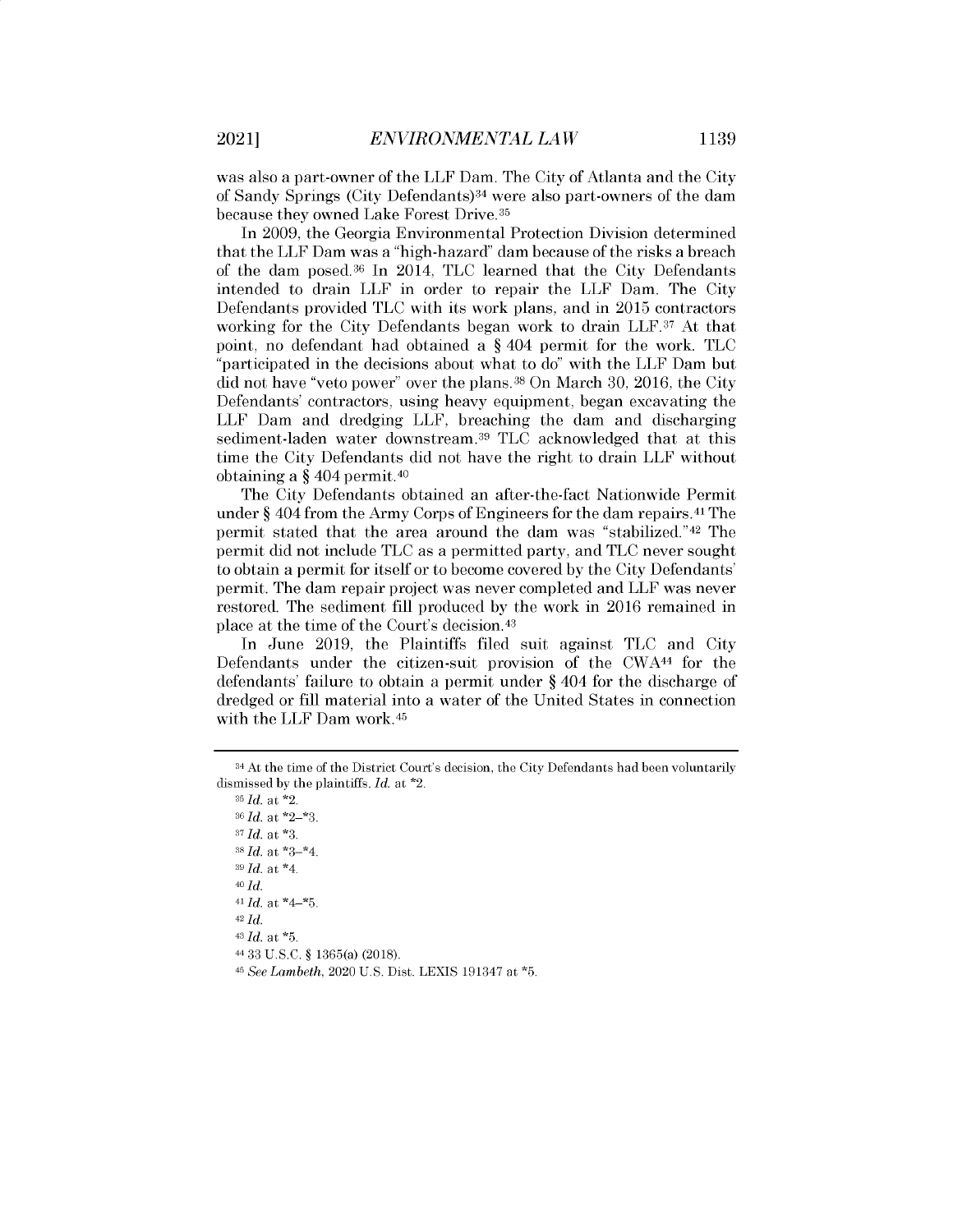The court granted TLC's motion for summary judgment.<sup>46</sup> The court first concluded that the Plaintiffs' lawsuit alleged "ongoing violations" of the CWA,47 rejecting TLC's argument that there were no ongoing violations because the Corps had determined in 2016 that the area was "stabilized." <sup>48</sup>The court explained that TLC did not explain what "stabilized" meant in the context of this case.<sup>49</sup> In any event, the court found that the Plaintiffs alleged an ongoing violation of the CWA because they presented evidence that, "the discharged pollutant remains and has not been removed." <sup>50</sup>

However, the court concluded second that TLC could not be liable for violating the CWA because it was not a "discharger" under the CWA.51 The court noted that the CWA "imposes liability [for failure to obtain the appropriate permit] on both the party who actually performed the work" causing the discharge "and on the party with responsibility for or control over the work."<sup>52</sup> The parties agreed that the City Defendants, through their contractors, actually performed the work.<sup>53</sup> "As such, the court's sole determination is if Defendant TLC is 'responsible for' or 'controlled' the work." <sup>54</sup>

The material facts on this question were not disputed:

TLC (1) TLC owns the lake and the portion of the dam where the work and CWA violations occurred; (2) admits that it was aware of and participated in the decision making regarding the work which resulted in violations of the CWA; (3) admits that as a dam owner and property owner it is equally responsible for the dam project and the work done in furtherance of the project; and (4) never sought or obtained a CWA permit, nor did it secure coverage under any permit obtained by the City Defendants. <sup>55</sup>

But also, "TLC (1) provided recommendations concerning the work to the City Defendants which the City Defendants rejected, (2) did not have

*<sup>46</sup>Id. at* \*20.

<sup>47</sup>The court noted that it had jurisdiction over a CWA citizen-suit action only if the action alleged ''ongoing or continuous violations, not ... those that are wholly in the past."' *Id.* at **\*9** (citing Parker v. Scrap Metal Processors, Inc., 386 F.3d 993, 1009 (11th Cir. 2004)).

<sup>48</sup>*Lambeth,* 2020 U.S. Dist. LEXIS 191347 at **\*9.**

*<sup>49</sup> Id.*

*<sup>5</sup>i Id.* at \*10.

*<sup>51</sup>Id.* at \*11.

*<sup>52</sup>Id.* at \*12.

<sup>53</sup>*Id.*

<sup>54</sup>**Id.** (citing United States v. Lambert, 915 F. Supp. 797, 802 (S.D.W. Va. 1996). <sup>55</sup>*Lambeth,* 2020 U.S. Dist. LEXIS 191347 at \*12-13.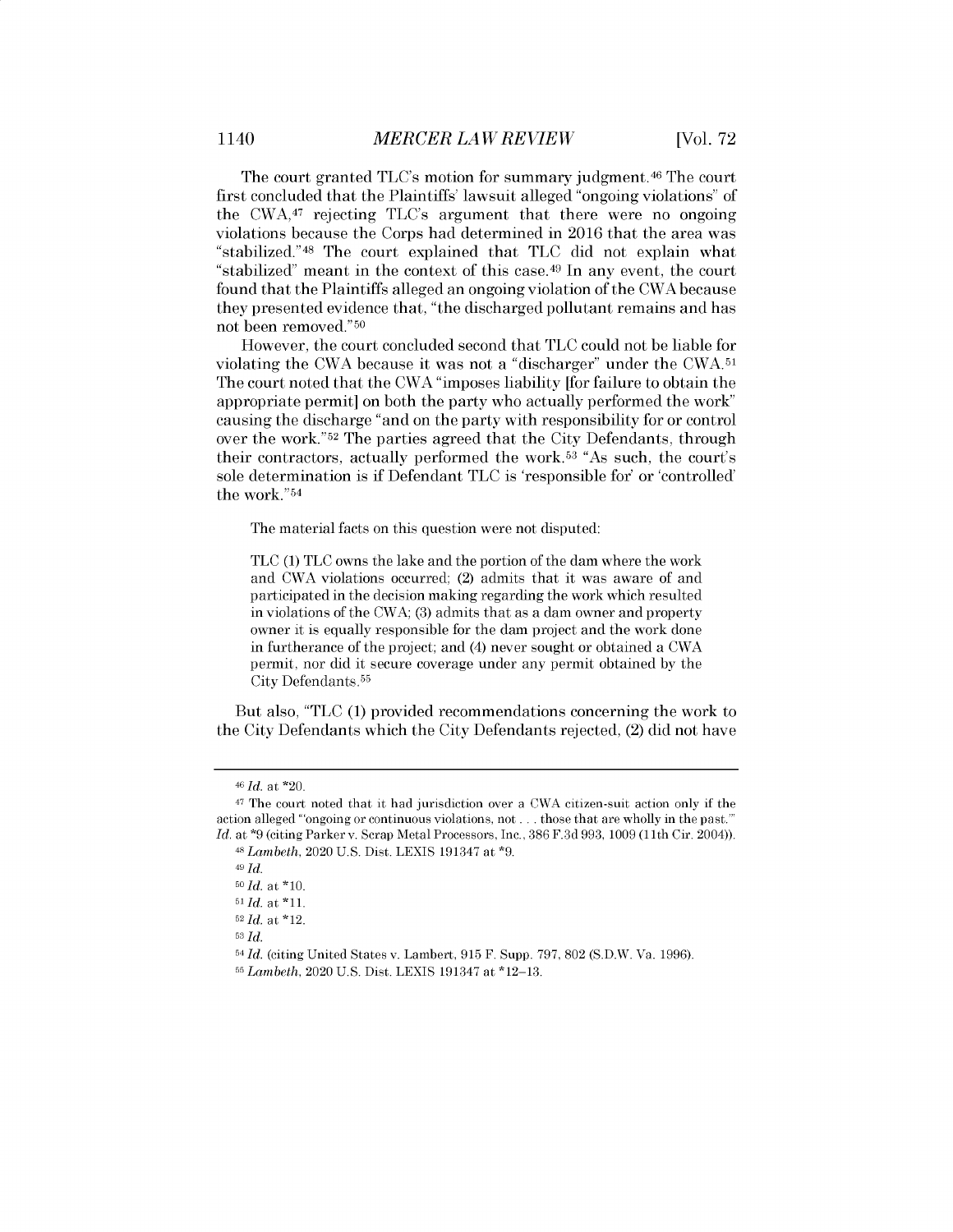the authority or ability to control or direct the City Defendants work, and (3) ultimately, the City Defendants unilaterally decided to lower the level of the lake." <sup>56</sup>

The court found only one case from the Eleventh Circuit related to the issue: *Jones v. E.R. Snell Construction Inc.<sup>57</sup>*There, the Eleventh Circuit held that a county was not a discharger of pollutants under the CWA in connection with the widening of a state road where the county did not own or maintain the road, and though it "played a role in obtaining the allegedly faulty design" it also recognized problems with the design and recommended changes to the Georgia Department of Transportation (GDOT), which the GDOT rejected. <sup>58</sup>The District Court noted that while *Jones* had some similarities with the present case, the county in *Jones* did not own the road, while TLC did partly own the LLF Dam.<sup>59</sup> Ultimately, the court was persuaded by *Froebel v. Meyer,60* a Seventh Circuit case. In that case, the Seventh Circuit Court of Appeals held that a county could not be liable for a discharge under the CWA caused by the removal of a dam merely because it owned the land from which the discharge occurred.<sup>61</sup> The *Froebel* court explained that the language of § 404 and its regulations suggested that in order to be liable for a non-permitted discharge, a defendant must engage in "'active conduct' . . . that result[s] in the discharge of dredged or filled material." <sup>62</sup>

The District Court explained that, similar to *Froebel,* "there is no evidence in the record that demonstrates the sort of 'active conduct' on the part of Defendant TLC that would make it liable under the CWA."63 "Defendant TLC did not perform the physical tasks nor did it direct, enlist, or proposition the work .... Defendant TLC did not pay for the work and . .. did not have the ability to control the manner in which it was performed."<sup>64</sup> The court concluded that TLC's partial ownership of the dam, and its awareness that the work on the dam and lake performed without a § 404 permit was a violation of the CWA, was insufficient to make TLC liable as a discharger under the CWA.65

<sup>56</sup>*Id. at* \*13.

<sup>67 120</sup> Fed. App'x. 786 (11th Cir. 2004).

*<sup>5</sup>8 Lambeth,* 2020 U.S. Dist. LEXIS 191347, \*14-\*15 (quoting Jones, 120 Fed. App'x. 786 *at* \*5-\*6).

*<sup>59</sup> Id. at* \*15.

<sup>60</sup>217 F.3d 928 (7th Cir. 2000).

<sup>61</sup>*Lambeth,* 2020 U.S. Dist. LEXIS 191347 at \*18.

**<sup>62</sup>***Id. at* \*18-19 (quoting *Froebel,* 217 F.3d *at* 939).

*<sup>63</sup> Id* at \*19.

*<sup>64</sup> Id*

*<sup>65</sup> Id*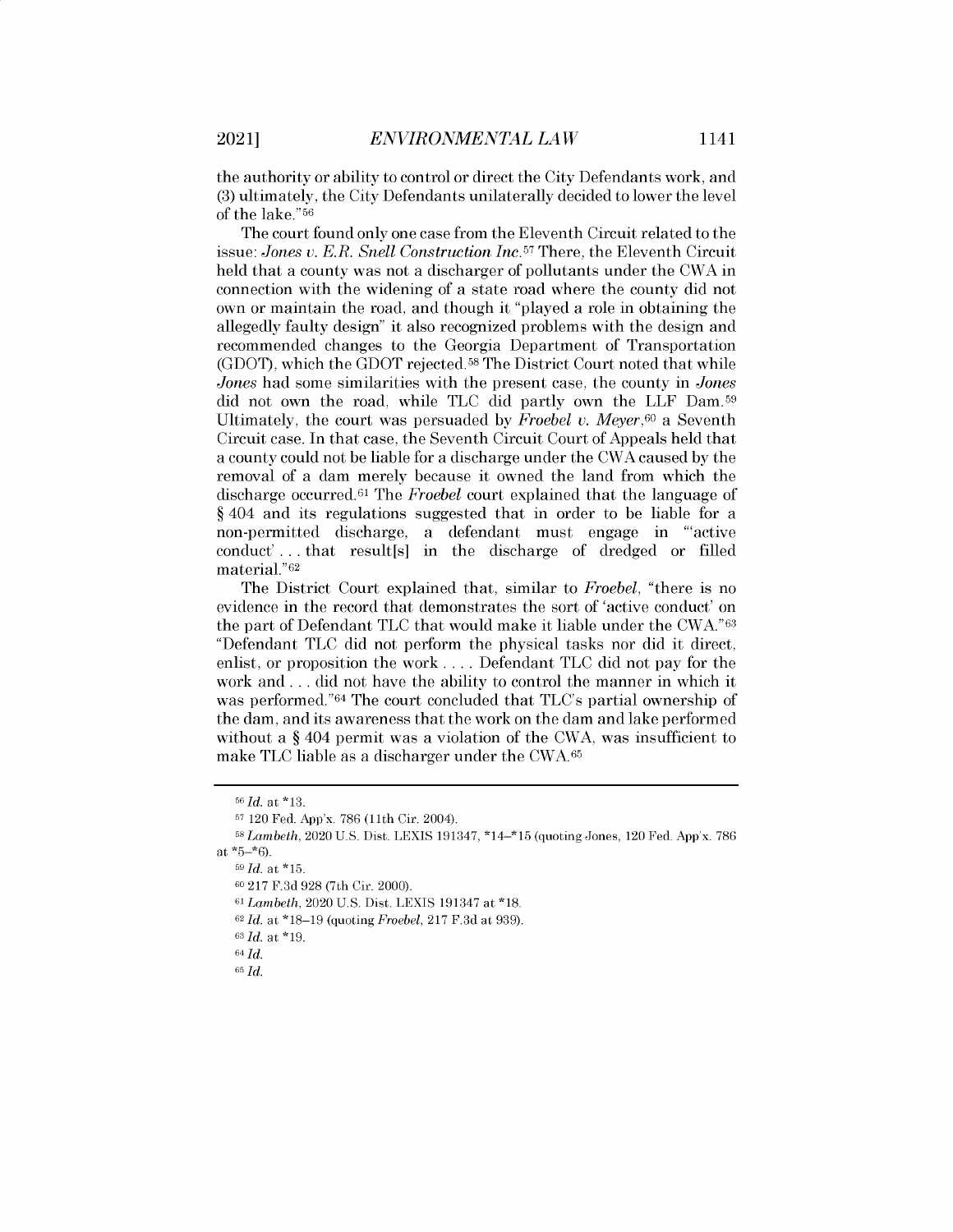In another CWA issue that has not been addressed by the Eleventh Circuit, the United States District Court for the Northern District of Georgia in *South River Watershed Alliance Inc. v. DeKalb County<sup>66</sup>* concluded that the diligent prosecution bar to citizen suits<sup>67</sup> under the CWA is a non-jurisdictional limitation that can be raised via a motion to dismiss for failure to state a claim under the Federal Rules of Civil Procedure (Fed. R. Civ. P.) 12(b)(6).<sup>68</sup> The court went on to rule that the plaintiffs failed to plead facts that plausibly showed that the Environmental Protection Agency (EPA) and Georgia Environmental Protection Division (EPD) were not diligently prosecuting the violations of the CWA alleged by the plaintiffs, and thus the plaintiffs' claim was barred.69

DeKalb County owns and operates a Water Collection and Transmission System (WCTS) designed to collect and transport wastewater to three treatment facilities in the area.<sup>70</sup> The WCTS operates according to an NPDES71 permit issued pursuant to the CWA by the EPD. The permit requires the County to transport wastewater to specified treatment facilities and treat the wastewater before discharging it into surface waters. In 2010, the EPA and the EPD filed an action against the County alleging that since 2006 the WCTS had experienced numerous overflows of untreated wastewater that resulted in discharges of sewage into the South River and the Chattahoochee watersheds. In 2011, the parties entered into a Consent Decree that required the County bring its WCTS into compliance with the CWA and the Georgia Water Quality Control Act and to eliminate all sanitary sewer overflows.72 More specifically, the Decree required the County to rehabilitate the WCTS to eliminate overflows in "priority areas" that required more immediate improvement by June 20, 2020.73 The Decree required the rehabilitation of the WCTS in non-priority areas (approximately sixty-nine percent of sewer lines in the WCTS) but without a deadline. <sup>74</sup>

Plaintiff, a clean-water advocacy organization, filed a CWA citizen suit against the County on July 15, 2019, alleging generally after the

<sup>66</sup> No. 1:19-cv-04299-SDG, 2020 U.S. Dist. LEXIS 158261 (N.D. Ga. Aug. 31, 2020).

 $6733 \text{ U.S.C. }$  § 1365. The "diligent prosecution" provision is at 33 U.S.C. § 1365(b)(1)(B).

<sup>68</sup>*South River Watershed Alliance Inc.,* 2020 U.S. Dist. LEXIS 158261 at \*12-\*13. *69 Id.* at \*13\_\*14.

*<sup>76</sup>Id.* at \*1-\*2.

<sup>71</sup>National Pollutant Discharge Elimination System, 33 U.S.C. § 1342 (2019).

<sup>72</sup>*South River Watershed Alliance Inc.,* 2020 U.S. Dist. LEXIS 158261 at \*2-\*3.  $73$  *Id.* at  $*4$ .

*<sup>74</sup>Id.* at \*4-\*5.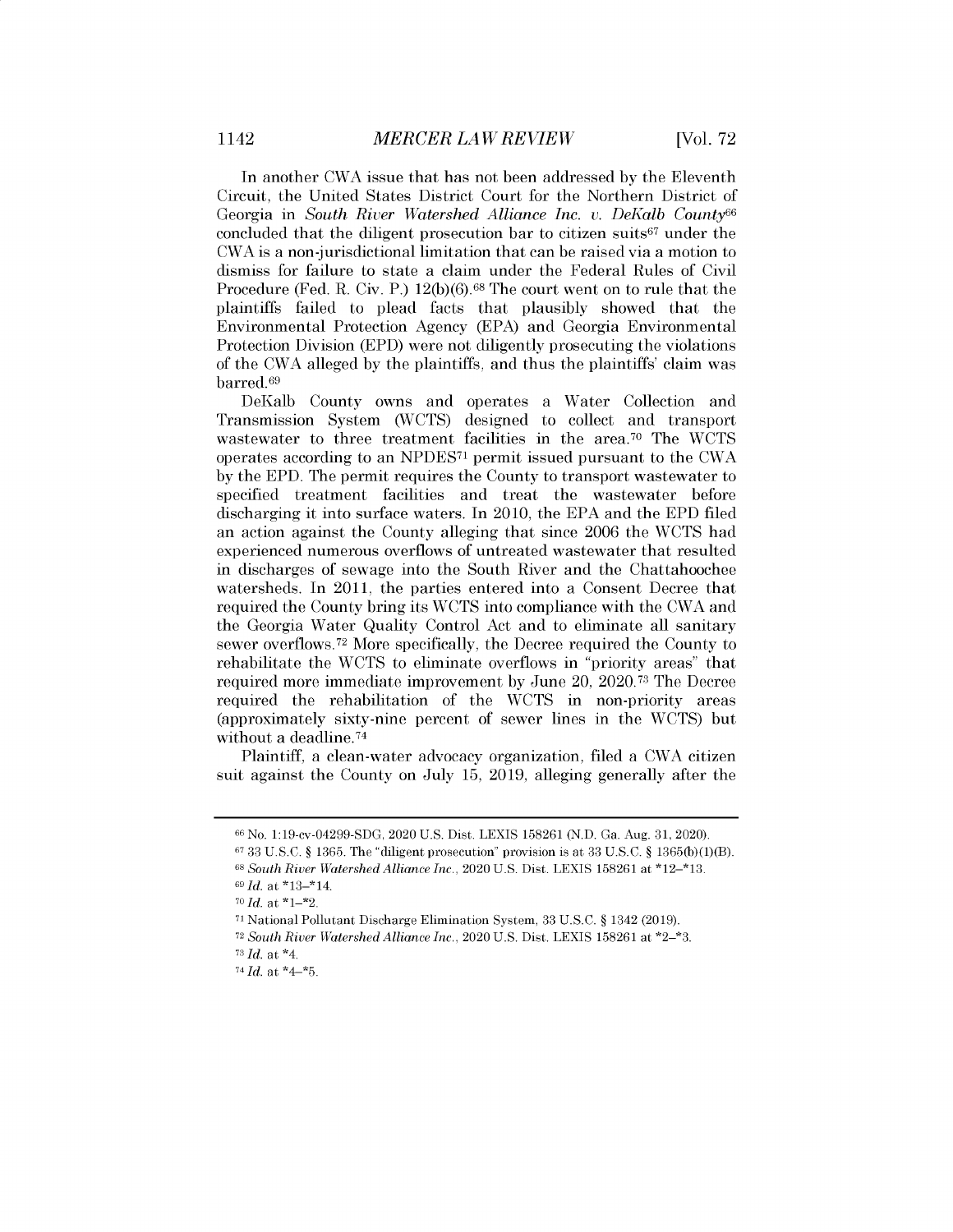Consent Decree, the WCTS continued to discharge raw sewage into area waters at a rate equal to or greater than prior to the Consent Decree in violation of both the Consent Decree and the CWA.75 The County moved to dismiss the complaint for failure to state a claim, asserting the "diligent prosecution" limitation on citizen suits. <sup>76</sup>The County claimed that the government parties to the Consent Decree, the EPA and the EPD (the "agencies"), were "diligently prosecuting" the County's alleged violations of the CWA.77 Plaintiff contended that the Consent Decree was insufficient to ensure the County's compliance, and even if it were sufficient, the agencies were not diligently prosecuting the County for its ongoing violations. <sup>78</sup>

The court first concluded that the "diligent prosecution" provision does not act to deprive a district court of subject matter jurisdiction over a CWA citizen-suit claim, but the provision is an essential element of such a claim. <sup>79</sup>Therefore, a defendant could raise the diligent prosecution bar to the claim in a motion to dismiss the complaint under Rule 12(b)(6).80 The district court followed the reasoning of the United States Court of Appeals for the Fifth Circuit in *Louisiana Environmental Action Network v. City of Baton Rouge*,<sup>81</sup> where the court held that because Congress did not provide a clear statement that the diligent prosecution bar is jurisdictional, the court would treat it as non-jurisdictional, and

*<sup>76</sup>Id.* at \*5-\*6.

 $7633$  U.S.C. § 1365(b)(1)(B), providing that a citizen suit may not be brought "if the Administrator [EPA] or State has commenced and is diligently prosecuting a civil or criminal action in a court . . . to require compliance with the [CWA]." *South River Watershed Alliance Inc.,* 2020 U.S. Dist. LEXIS 158261 at \*11.

*<sup>77</sup>South River Watershed Alliance Inc.,* 2020 U.S. Dist. LEXIS 158261 at **\*9.**

<sup>78</sup> *Id.*

 $79$ *Id.* at \*13.

<sup>80</sup>*Id.* at \*13\_\*14. It is worth noting that in *South River Watershed Alliance,* the issue was not decided like a traditional 12(b)(6) motion would be. Ordinarily, the court would look only at the contents of the complaint to determine if **it** stated a claim. In its motion to dismiss, the County cited to documents outside the contents of the Complaint as evidence, and the court accepted that evidence without converting the motion to one for summary judgment, noting that the documents offered by the County were also the source of many of the allegations in the Plaintiffs complaint, and that the documents were public records, of which the court could take judicial notice. *Id.* at \*16-\*17.

**<sup>81</sup>**677 F.3d 737 (5th Cir. 2012). The Fifth Circuit opinion indicated the practical significance of the difference: "If the [diligent prosecution] provision is not jurisdictional, then [plaintiff] is protected by the safeguards of  $\dots$  12(b)(6)—the district court is required to accept all well-pleaded facts in the complaint as true and view the facts in the light most favorable to [plaintiff]." *Id.* at 745.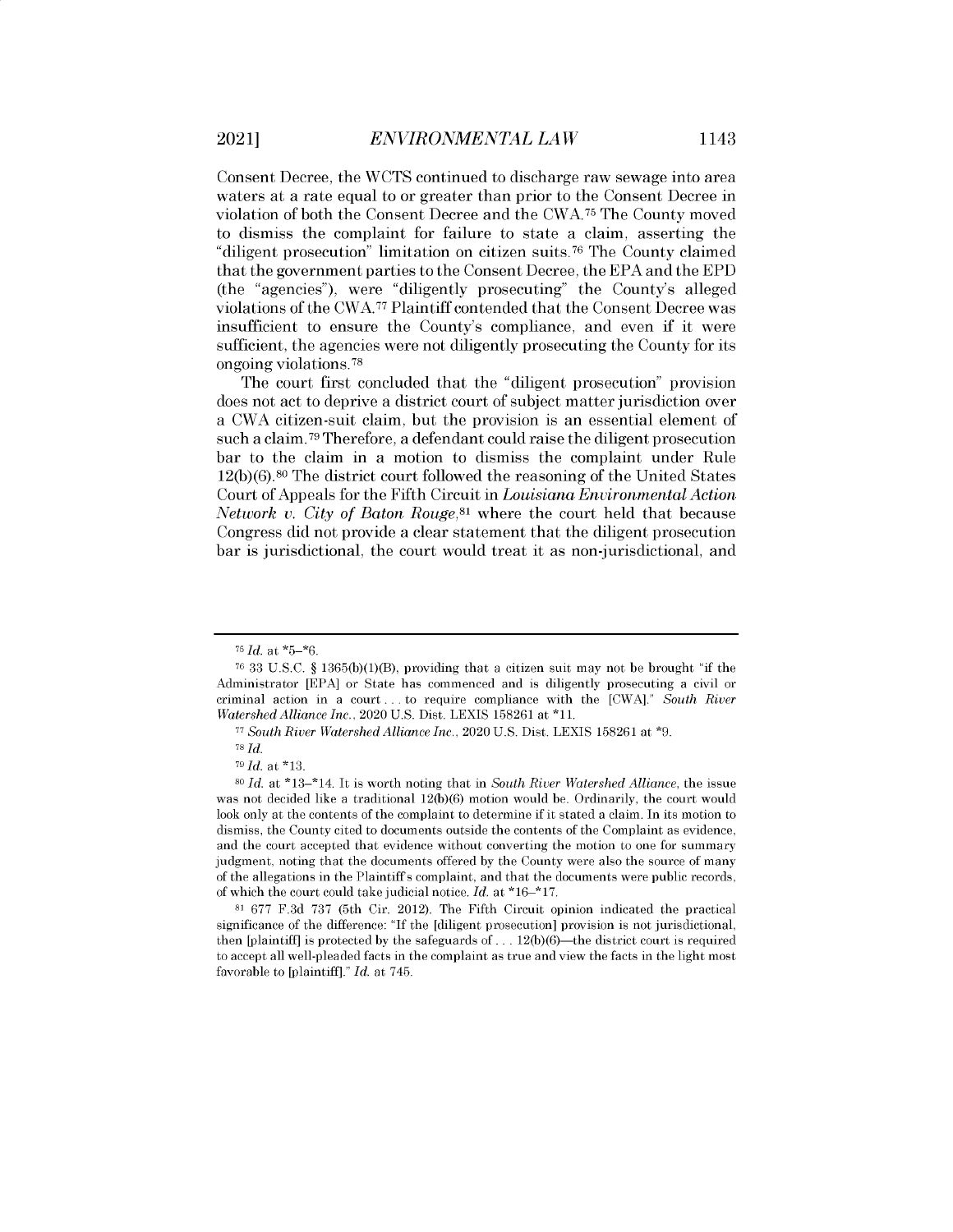further Rule 12(b)(6) governed the analysis of whether a CWA citizen suit was barred by the diligent prosecution provision. <sup>82</sup>

The court then concluded that the diligent prosecution provision barred the plaintiffs citizen suit. <sup>83</sup>The court found first that the Consent Decree covered the same NPDES permit violations (ongoing discharge of untreated wastewater) as the plaintiff s complaint alleged, and therefore the two actions concerned the same "standard, limitation or order" under the CWA.84

The court next found that the plaintiff had not plausibly alleged a lack of diligent prosecution by the agencies.<sup>85</sup> The court noted that a plaintiff alleging lack of diligent prosecution of a government enforcement action faced a high bar: "[p]laintiffs must instead show that the government's actions are incapable of requiring compliance with the applicable standards."<sup>86</sup>While the existence of the Consent Decree in and of itself was insufficient to prove diligent prosecution,<sup>87</sup> contrary to the County's assertion, the plaintiffs allegations, while serious, were insufficient to plausibly show that the agencies were not diligently prosecuting the Consent Decree. <sup>88</sup>

The plaintiff contended the agencies' prosecution of the Consent Decree had not been diligent for five reasons: (1) repeated raw sewage discharges from the WCTS; (2) the County's failure to meet the 2020 deadline for bringing the WCTS into compliance with the Consent Decree in priority areas; (3) the lack of a deadline for compliance in non-priority areas; (4) fines that were too low to force compliance with its NPDES permit; and (5) the County's failure, with the agencies' permission, to implement a monitoring model required by the Consent Decree.<sup>89</sup> The court acknowledged the seriousness of the allegations, <sup>90</sup> but nevertheless

<sup>90</sup>*Id.* at \*24. "Plaintiffs have identified serious problems with DeKalb's WCTS that have caused the ongoing discharge of raw sewage into public waterways . . . . Plaintiffs point to evidence showing that, since entry of the Consent Decree, discharges from the WCTS into watershed have not decreased in either priority or non-priority areas. Hundreds of separate

**<sup>82</sup>***South River Watershed Alliance Inc.,* 2020 U.S. Dist. 158261, at \*12-\*13 (discussing *La. Envtl. Action Network,* 677 F.3d at 749).

**<sup>83</sup>***Id.* at \*17. To determine whether a citizen suit is barred by the diligent prosecution provision, the court must determine first whether a prosecution by a state or the EPA to enforce the "same standard, order, or limitation" under the CWA was pending on the date the citizen suit was filed. If so, the court must then determine whether the state or EPA action was being "diligently prosecuted" at that time. *Id.*

*<sup>84</sup>Id.* at \*19\_\*20.

**<sup>85</sup>***Id.* at \*20.

**<sup>86</sup>***Id.* at \*20\_\*21.

**<sup>87</sup>***Id.* at \*22.

<sup>88</sup>*Id.* at \*22\_\*23.

**<sup>89</sup>***Id.* at \*23\_\*24.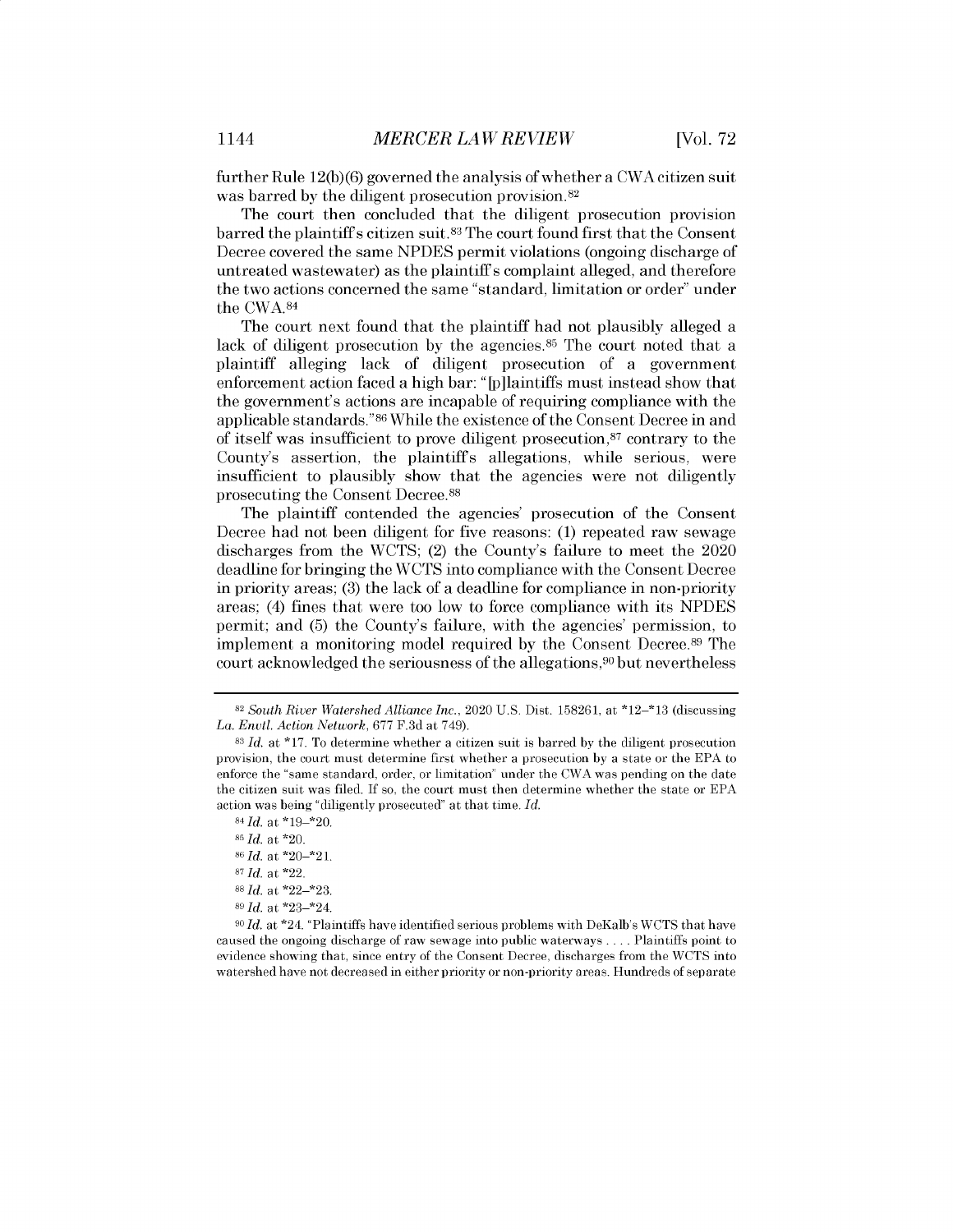concluded that they did not state a claim that the agencies were not diligently prosecuting the Consent Decree.<sup>91</sup> The court explained that a defendant's failure to abide by the terms of a consent decree did not prove that the agency was not diligently enforcing the decree.<sup>92</sup> Further, agency choices as to the level of fines and steps they would allow the County to take to comply with the Decree were within the agencies' discretion and entitled to deference from the Court.<sup>93</sup>

This case suggests a high bar for plaintiffs to overcome in order to state a claim when pleading a claim under the CWA citizen-suit provision where government agencies are prosecuting the same alleged violations or where there is a consent order in place with respect to those violations. The court acknowledged that over the nine years the Consent Decree had been in place, discharges of raw sewage from the County's WCTS had not decreased, and yet the court did not deem this fact, even together with other facts alleged by the plaintiffs, sufficient to plausibly suggest that the agencies were not diligently enforcing the Consent Order. <sup>94</sup>The court explained that "[a] citizen-plaintiff cannot overcome the presumption of diligence merely by showing that the agency's prosecution strategy is less aggressive than [the plaintiff] would like or that it did not produce a completely satisfactory result." <sup>95</sup> But here, not only have the agencies' enforcement strategy not produced a "completely satisfactory result," it has apparently produced no result at all.<sup>96</sup> At one point in the case, the court noted from persuasive authority, but did not further apply, the principle that a citizen suit is proper where "there is a realistic prospect that the violations alleged in its complaint will continue notwithstanding the government-backed consent decree."<sup>97</sup> Here, though, the plaintiffs' allegation that the County's CWA violations continued apparently unabated over nine years, it was insufficient to state a citizen-suit claim sufficient to overcome the diligent prosecution bar.<sup>98</sup>

In *In re ACF Basin Water Litigation*<sup>99</sup> the United States District Court for the Northern District of Georgia granted motions for partial

*Id.* at \*25. <sup>92</sup>*Id. Id.* at \*26. *Id.* at \*24-\*25. *Id.* at \*26. 96 *Id.* Id. at \*22-\*23 (quoting Envtl. Conservation Org. v. City of Dallas, 529 F.3d 519, 528- 29 (5th Cir. 2008)). *Id.* at \*24-\*25. 467 F. Supp. 3d 1323 (N.D. Ga. 2020).

discharges occurred from July 2014 through April 2019, dumping millions of gallons of untreated sewage into the watersheds." *Id.* at \*24-\*25.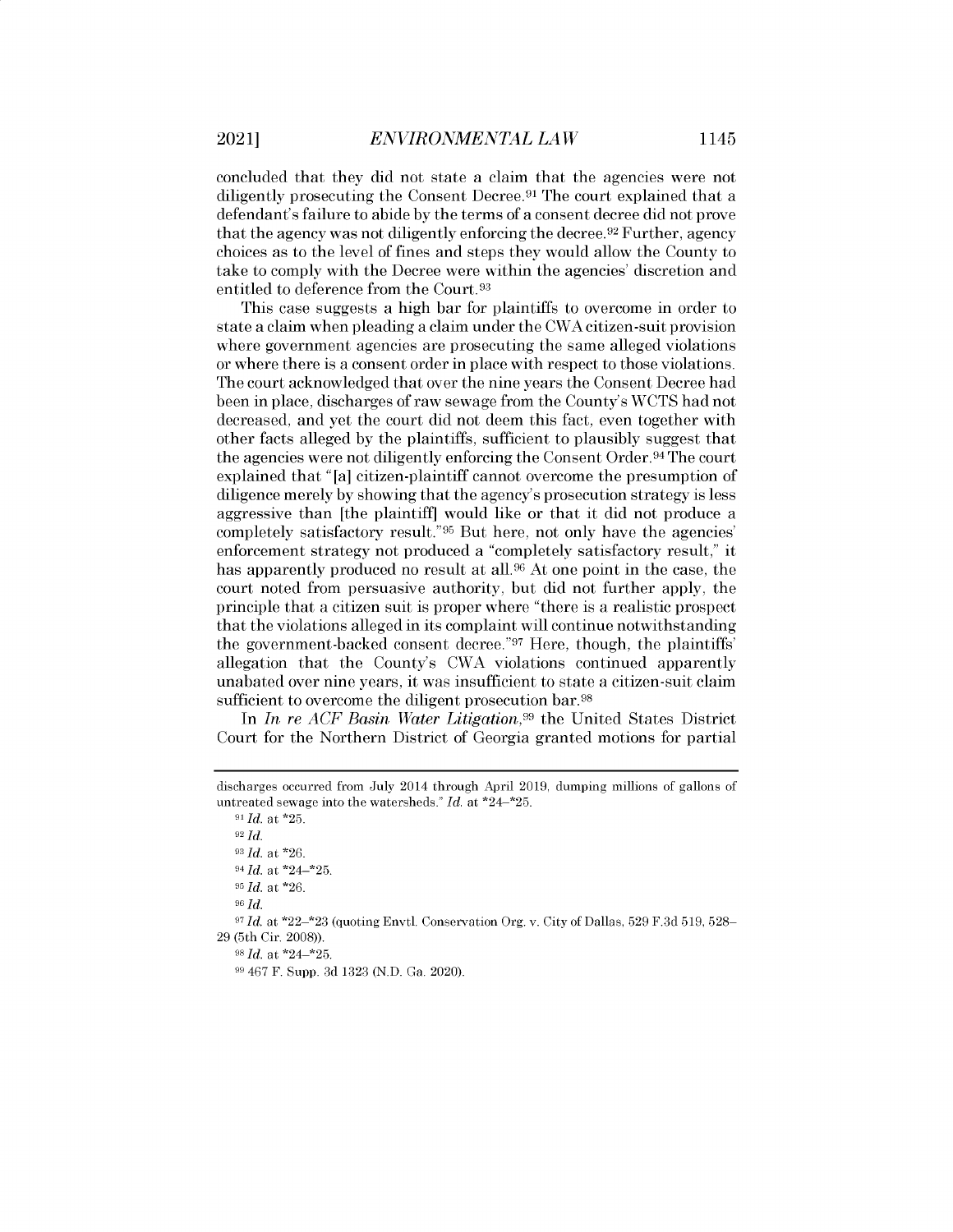judgment on the pleadings to defendants in two separate claims that challenge the Army Corps of Engineers' Master Manual governing the Corps' operation of five reservoirs on the Chattahoochee River. 100

This litigation is related to the Tri-State Water Rights litigation that began in 1990.101 In that litigation, the Eleventh Circuit held in 2011 that water supply was an authorized use of Lake Lanier.  $102$  Based on that decision, the Corps began the process of updating its Master Manual for its reservoirs in the Apalachicola-Chattahoochee-Flint (ACF) River Basin, including Lake Lanier, to accommodate Georgia's request for additional water supply from Lake Lanier for the Atlanta area. In 2017, the Corps published the final version of its updated Master Manual and a final Environmental Impact Statement (EIS) for the Master Manual. **<sup>103</sup>** The Master Manual included an increase in the amount of water from Lake Lanier that could be used for Atlanta's water supply.104 The EIS showed potential impacts of the water supply allocation, including reduced flows downstream, substantially adverse effects on fish and aquatic resources in the Chattahoochee, and slightly to substantially adverse impacts on the phosphorous, nitrogen, and dissolved oxygen content in the Chattahoochee. <sup>105</sup>

Shortly thereafter, separate complaints were filed against the Corps by a group of environmental advocacy organizations (Environmental Groups)<sup>106</sup> and by the State of Alabama.<sup>107</sup> Relevant to the present case, the Environmental Groups' complaint alleged that the Corps violated *§* 2283(d)(1)108 of the Water Resources Development Act of 2007 (Count II) because the Corps did not include a mitigation plan to address fish and wildlife losses and other ecological harms, which the Environmental Groups claimed the statute required.<sup>109</sup> The Environmental Groups'

*<sup>1</sup>lo Id. at* 1326.

<sup>101</sup>The Atlanta Regional Commission maintains a page on its website providing an overview of the Tri-State Water Rights Litigation. *See Tri-State Water Wars Overview,* ATLANTA REGIONAL COMMISSION (last updated February 2, 2021), https://atlantaregional.org/natural-resources/water/tri-state-water-wars-overview/. The Atlanta Regional Commission is a defendant in the present case.

<sup>102</sup>In re MDL-1824 Tri-State Water Rights Litigation, 644 F.3d 1160, 1166 (11th Cir. 2011).

**<sup>103</sup>***In re ACF Basin Water Litigation, 467* F. Supp. 3d at 1329.

<sup>104</sup>*Id* at 1328.

<sup>105</sup> *Id.*

**<sup>106</sup>***Id.* at 1329. "The National Wildlife Federation, the Florida Wildlife Federation, and the Apalachicola Bay and Riverkeeper, Inc."

<sup>107</sup>*Id.* at 1328.

<sup>108</sup>33 U.S.C. § 2283(d)(1) (2016).

**<sup>109</sup>***In re ACF Basin Water Litigation,* 467 F. Supp. 3d at 1330.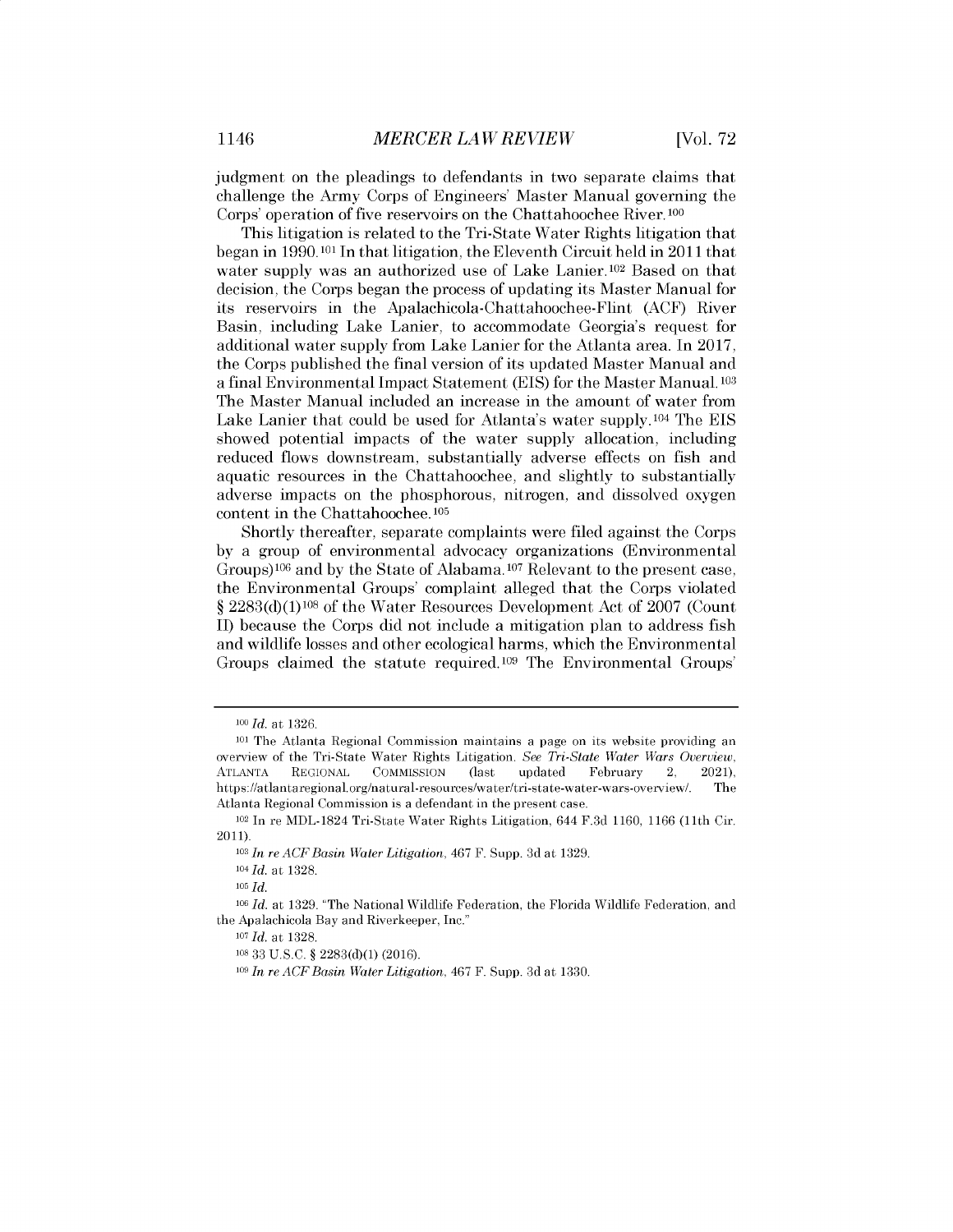complaint also alleged that the Corps violated the Fish and Wildlife Coordination Act of 1958110 (Count III) by failing to treat fish and wildlife conservation as a "co-equal purpose" of the ACF reservoirs and by failing to give those goals equal consideration as other project purposes (navigation, hydropower, and water supply) in the Master Manual.<sup>111</sup>

Alabama's lawsuit alleged that the Corps violated the CWA and the Corps' regulations and the Administrative Procedure Act (Counts III and V) because the Master Manual as implemented would cause Georgia's water quality standards to be violated in portions of the Chattahoochee River below Buford Dam on Lake Lanier. <sup>112</sup>

Several governmental parties in Georgia responsible for water supply in municipalities and counties in the upper Chattahoochee river basin intervened as defendants (the "Georgia Water Supply Providers")<sup>113</sup> and these defendants moved for judgment on the pleadings under Fed. R. Civ. P. 12(c) as to Counts II and III of the Environmental Groups' complaint and Counts III and V of Alabama's complaint.<sup>114</sup>

The court granted the Georgia Water Supply Providers' motion as to the Environmental Groups' complaint. **115** As to Count II, the issue turned on language in § 2283 $(d)(1)$  of the Water Resources Development Act stating that the Corps "shall not submit any proposal for the authorization of any water resources project to Congress in any report, and *shall not select a project alternative in any report,* [emphasis added] unless such report contains" a specific plan to mitigate damages to ecological resources.116 The Environmental Groups contended that the Master Manual is a report within the meaning of the italicized clause, and this language required the Corps to include a mitigation plan for ecological harms caused by the increase in the amount of Lake Lanier's water allocated for water supply, which the Master Manual did not **do. <sup>117</sup>**

The court found the code section's language to be ambiguous, but by applying principals of statutory construction the court concluded that the word "report" in the italicized clause meant "report submitted to Congress," just as in the clause before it. **118** Because the Master Manual

 $114 \, Id.$ 

<sup>110</sup>16 U.S.C. § 661 (2019).

iii *In re ACFBasin Water Litigation, 467* F. Supp. 3d at 1334.

<sup>112</sup>*Id. at* 1336.

<sup>113</sup>The Atlanta Regional Commission, the City of Atlanta, Cobb County-Marietta Water Authority, DeKalb County, Forsyth County, Fulton County, the City of Gainesville, and Gwinnett County. *Id.* at 1329.

<sup>115</sup>*Id. at* 1334.

**<sup>116</sup>Id** *at* 1330.

<sup>117</sup>*Id. at* 1331.

<sup>118</sup>*Id at* 1331-34.